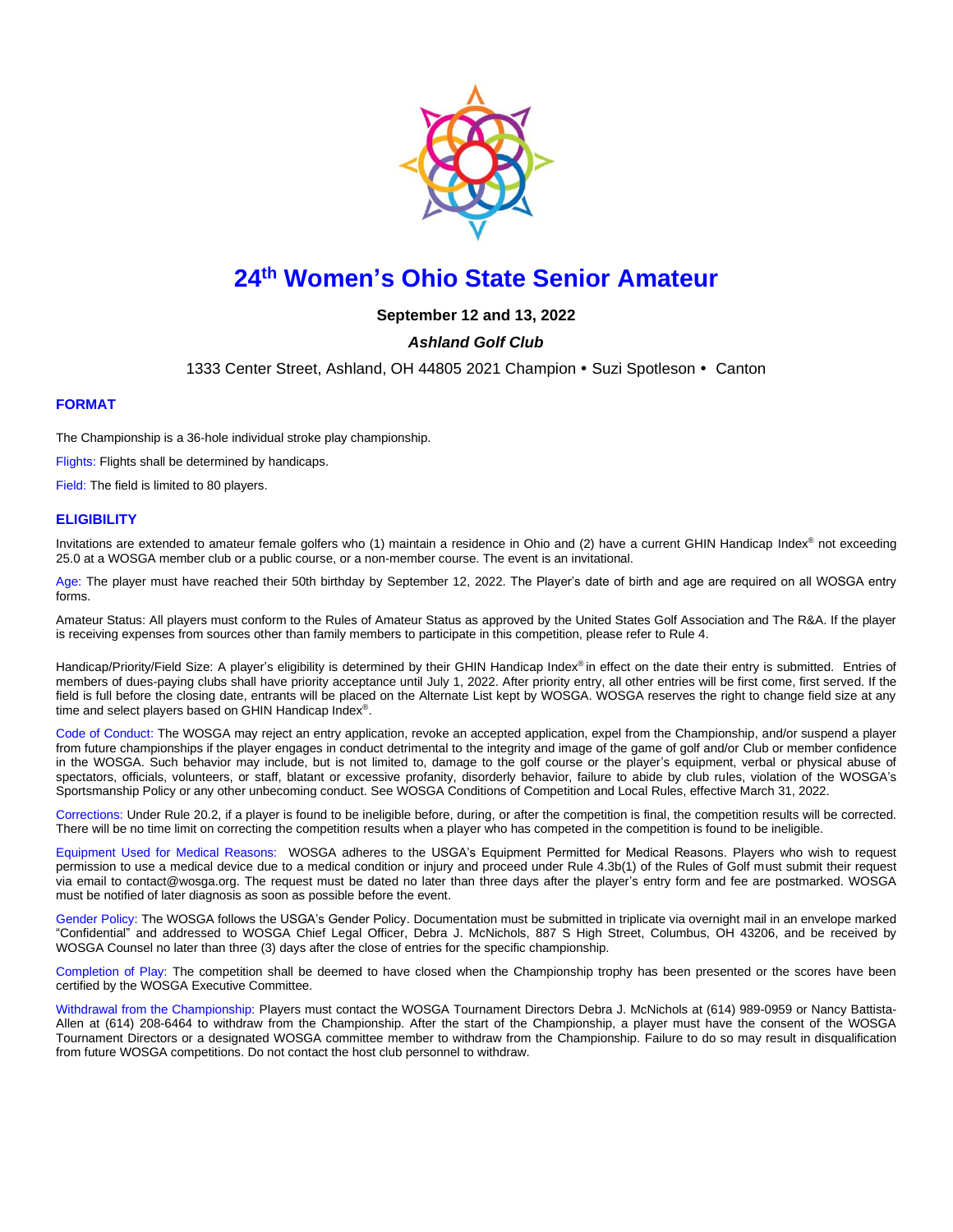### **ENTRIES: FORM, FEES, CLOSING DATE, and REFUNDS**

Players must apply on the WOSGA entry form, a copy thereof, obtainable from the WOSGA or the WOSGA website (www.wosga.org). The entry form is attached to this Application. Acknowledgment of acceptance of entry will be sent via email after entries close. WOSGA will have no liability with respect to errors in the delivery of applications and the consequences thereof, including rejection of the entry. No entries or entry fees will be taken at the tee.

\$250 for Private Club Players from 2022 WOSGA Member Clubs

\$275 for All Other Players

*The entry fee includes cart fees and green fees for the practice round, tournament play, range balls, bag storage on Monday night, prizes, and the Player's Dinner on Monday and Award's Luncheon on Tuesday.*

## *ENTRY FORM MUST BE POSTMARKED BY August 29, 2022*

*Entry forms are considered complete when full payment is received by WOSGA. Late applications are not acceptable and will be automatically rejected.*

Refunds: A \$15.00 processing fee is deducted from all refunds. After entries close, the entry fee will be refunded, minus the processing fee, for injury or illness if requested by 11:59 P.M. EST on September 6, 2022. For 2022, refunds will be issued based upon a diagnosis of COVID-19 up to and including September 11, 2022. Participants must present proof by email to ddesanto@desanto-mcncihols.com for a refund. Any entry fee paid by an alternate with a position on the official Alternate List who is not accepted into the Championship will be refunded in full. Notify the WOSGA Tournament Directors to withdraw from the tournament.

#### **SCHEDULE**

The competition is a 36-hole stroke play event.

- *Sunday, Sept. 11 Practice Round starting at 1:00 P.M. from #1 tee*
- *Monday, Sept. 12 Check-in with the starter at least 20 minutes and no more than 40 minutes before tee time*
	- *First Round. 18 holes, tee times beginning at 8:30 A.M. from #1 tee\**
- *Tuesday, Sept. 13 Second Round. 18 holes, shotgun, tee time to be announced on Monday*

*\*Due to weather conditions, tee times may change, and/or the tournament format/length may be modified at the Tournament Director's discretion. Tee times available on-site or online at www.wosga.org.*

#### **UNFORESEEN CIRCUMSTANCES**

If unforeseen circumstances prohibit tournament play, the WOSGA reserves the right to modify the event's format, duration, and play dates solely at their discretion and without considering the impact on the field. No refunds shall be issued for shortened or modified events due to unforeseen circumstances, including canceled or incomplete rounds or meals.

## **PLAYER'S DINNER; CLOSING LUNCHEON**

The WOSGA invites all contestants to a reception and dinner on Monday, September 12, 2022. Social Hour with a cash bar begins at 6:00 P.M., followed by dinner at 7:00 P.M. The Closing Luncheon is held immediately following play on Tuesday, September 13, 2022. Prizes will be awarded at the closing luncheon. Contestants are guests of the WOSGA. Guests may attend the Player's Dinner for a fee of \$TBD/person. Players with guests should contact the Tournament Directors before entries close to provide guests' names and arrange for payment.

#### **PRIZES – Changes for 2022**

The following prizes will be awarded based on gross scores:

- **FRE The overall champion, runner-up, 3<sup>rd</sup> and 4<sup>th</sup> place regardless of flight**. The competitor with the lowest score for 36 holes will be the overall champion
- **No flight prizes will be awarded in the championship flight**
- Flight winner and 2<sup>nd</sup> place in the First Flight and higher
- Super Senior flight winner and 2<sup>nd</sup> place

Overall prize winners through 4<sup>th</sup> place are not eligible for flight prizes. WOSGA reserves the right to modify the number of prizes awarded based on field size and for weather-shorten events.

#### **RULES OF GOLF; CONDITIONS OF COMPETITION; SCHEDULES; DECISIONS**

Play will be governed by The Rules of Golf as approved by the United States Golf Association and R&A Rules Limited. Questions will be settled by the on-site Rules Committee or WOSGA Executive Committee, whose decision will be final. WOSGA's Conditions of Competition and Local Rules are in effect and available at https://www.wosga.org/policies. The WOSGA Executive Committee reserves the right to alter any of the Conditions, Local Rules, Provisions, and Schedules herein, available at www.wosga.org, or provided as supplemental information for the Championship.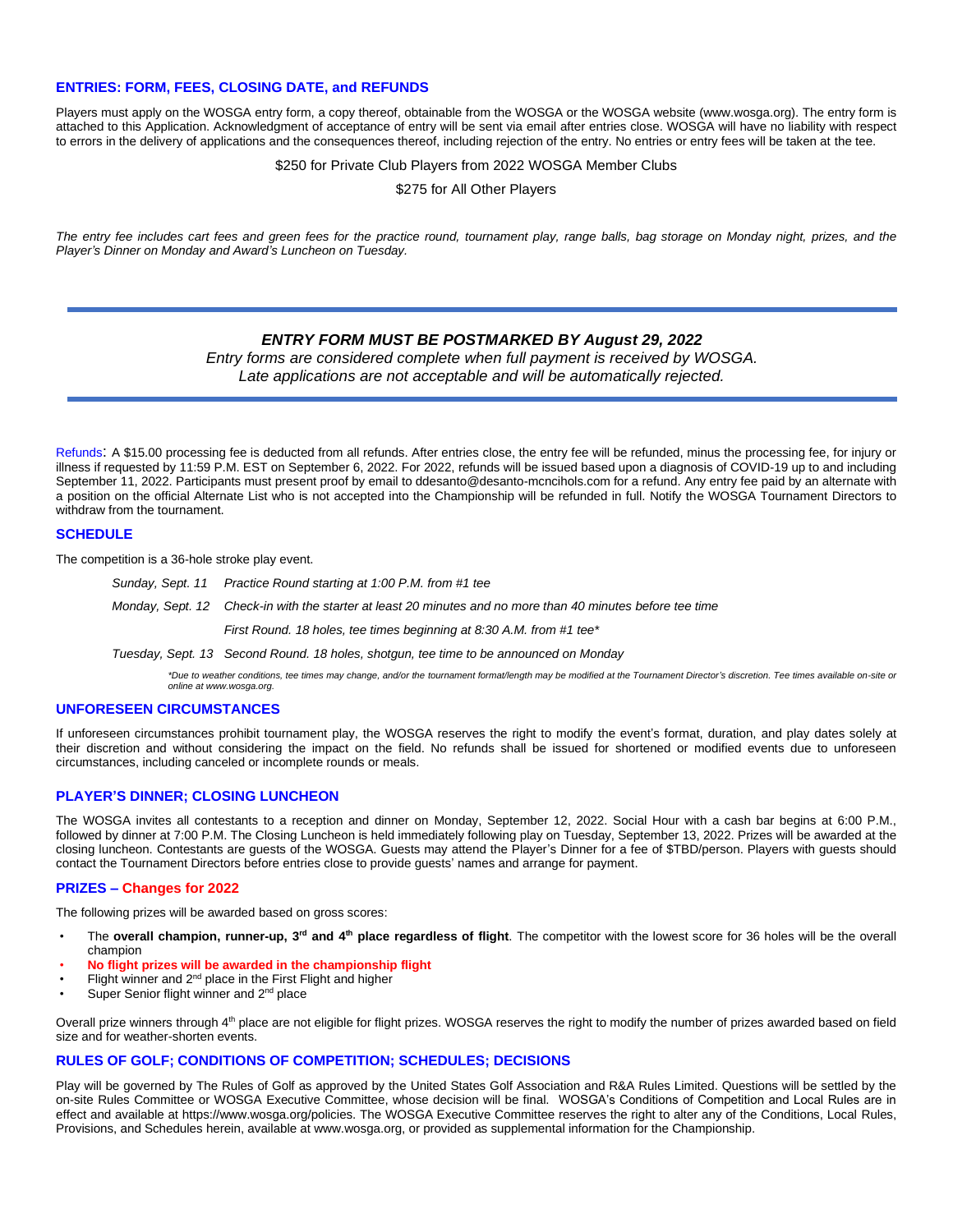#### **PUBLICITY AND PROMOTION; BROADCASTING**

I understand that the WOSGA or its designees, may record, film, photograph, or otherwise capture my likeness, image, voice, biography, references to me, my quoted statements, and my play in the Championship (the foregoing, together with my name, my "Appearance"). In consideration of the opportunity to participate in the Championship, by submitting this Application, I grant (and/or have the authority to grant to the WOSGA in the case of a parent/guardian of a minor or other authorized representative submitting the Application on my behalf) to the WOSGA, and its licensees, successors and assigns, the perpetual, transferable, assignable, worldwide, royalty-free, irrevocable right to use my Appearance, in whole or in part, in all manner (including exhibition, distribution, reproduction, publication, display, broadcast, transmission or otherwise), and media now known or hereafter invented or discovered, and for any purpose whatsoever. The rights granted herein include, without limitation, the right to use the Appearance, or portions thereof, in promotion of the Championship and future championships through any of the foregoing means of distribution, as well as in the design, manufacture and distribution of merchandise related to the Championship or other championships, that include elements of my Appearance. The WOSGA is not obligated to use my Appearance in any matter, and materials embodying any aspect of my Appearance do not need be submitted to me for approval. I release and discharge the WOSGA, its licensees, successors and assigns from any claims arising from use of my Appearance, including claims for misrepresentation of me, my character, or my person by any means. As between the WOSGA and me, the WOSGA shall own all right, title and interest, including the copyright(s), in and to any works created by the WOSGA, its licensees, successors and assigns, that include all or a portion of my Appearance. This grant shall be binding on my heirs, executors, administrators and assigns, and the successors and assigns of the WOSGA. I hereby waive all privacy, publicity, defamation, libel, and proprietary rights relating to the Appearance as used by the WOSGA in conjunction with these terms.

Players are required to cooperate with representatives of the media; however, no pre-Championship activities outside of those activities which are part of the Championship will be required. Authorized representatives of the media will not interfere with the player's Championship play in an unreasonable manner.

## **ON-SITE REGISTRATION**

Registration is on Monday, September 12, 2022, at the first tee. Please check in with the starter at least 20 minutes and no more than 40 minutes before your tee time. Players who do not show up for their tee time forfeit their entry fee and will be ineligible to play in WOGSA events for one year. If a player must withdraw on the day of the championship, please leave a voicemail for Deb McNichols at (614) 989-0959 or Nancy Allen (614) 208-6464.

#### **PRACTICE PRIVILEGES**

Practice rounds are available on Sunday, September 11, 2022, beginning at 1:00 P.M. Contact the pro shop at (419) 289-3767 beginning on Friday, August 19, 2022, to schedule a practice round tee time. All contestants must call the course to arrange their practice round. Any contestant living within 60 miles of Ashland Golf Club is encouraged to arrange their practice round before September 11, 2022.

#### **AUTOMOTIVE TRANSPORTATION; WALKING**

Automotive transportation is required. The player is prohibited from using a caddie or carrying their bag during the stipulated round.

#### **BAG STORAGE**

Bag storage is not available. Please arrive early on Tuesday to allow adequate time for Ashland to place bags on cart for the shotgun start.

#### **DRESS CODE**

Players shall abide by the host club's dress code. Failure to do so may result in a player's inability to be present on the property, which may lead to disqualification.

#### **FOOTWEAR**

It is a condition of the competition that shoes with traditionally-designed spikes (regardless of composition, *i.e*., ceramic, plastic, etc.) or spikes, regardless of design, comprised either entirely or partially of metal are prohibited. Penalty for breach of this condition is disqualification.

#### **TIES**

In case of a tie for the lowest score for the Championship, the winner shall be determined immediately by a sudden-death playoff. All other ties are broken by comparison of the scorecard determining the winner based on the score for the last nine holes, last six holes, last three holes, and finally the 18<sup>th</sup> hole. If there is still a tie, then the last six holes, three holes, and the final hole of the first nine holes will be considered in turn. If this process does not result in a winner, the winner will be chosen by chance (such as tossing a coin). If a multi-tee start is used, then the last nine holes, last six holes, etc." are holes 10-18, 13-18, etc. If the round is less than 18 holes, the number of holes used in matching scores may be adjusted. For weathershortened events, the total number of holes played may be modified.

#### **SUBSTITUTIONS; ALTERNATE'S LIST**

Substitutions: If a player withdraws before or on the first day of the Championship before playing their first stroke, substitution is allowable. The WOSGA keeps a list of alternates (Alternate List). Vacancies in the field are offered to an alternate in order of GHIN Handicap Index®. Any tie for the last spot in the field by an alternate is settled by chance, using a drawing of the lot.

#### **ACCEPTANCE INTO THE CHAMPIONSHIP**

WOSGA may reject, at their discretion, an entry application, revoke an accepted application, expel from the Championship, or suspend a player from future championships for any reason including, improper withdrawal from the Championship, failure to provide requested information such as proof of your state of residency or club affiliation, or unbecoming conduct. See WOSGA *Conditions of Competition and Local Rules*, effective March 31, 2022. All entries are subject to acceptance by the WOSGA. WOSGA may reject an entry without reason and shall not be required by the applicant to provide a cause.

#### **PAYMENT; FOOD SERVICE**

Ashland Golf Club will accept cash and credit card for other goods and services not included in the Championship's entry fee. No personal checks will be accepted.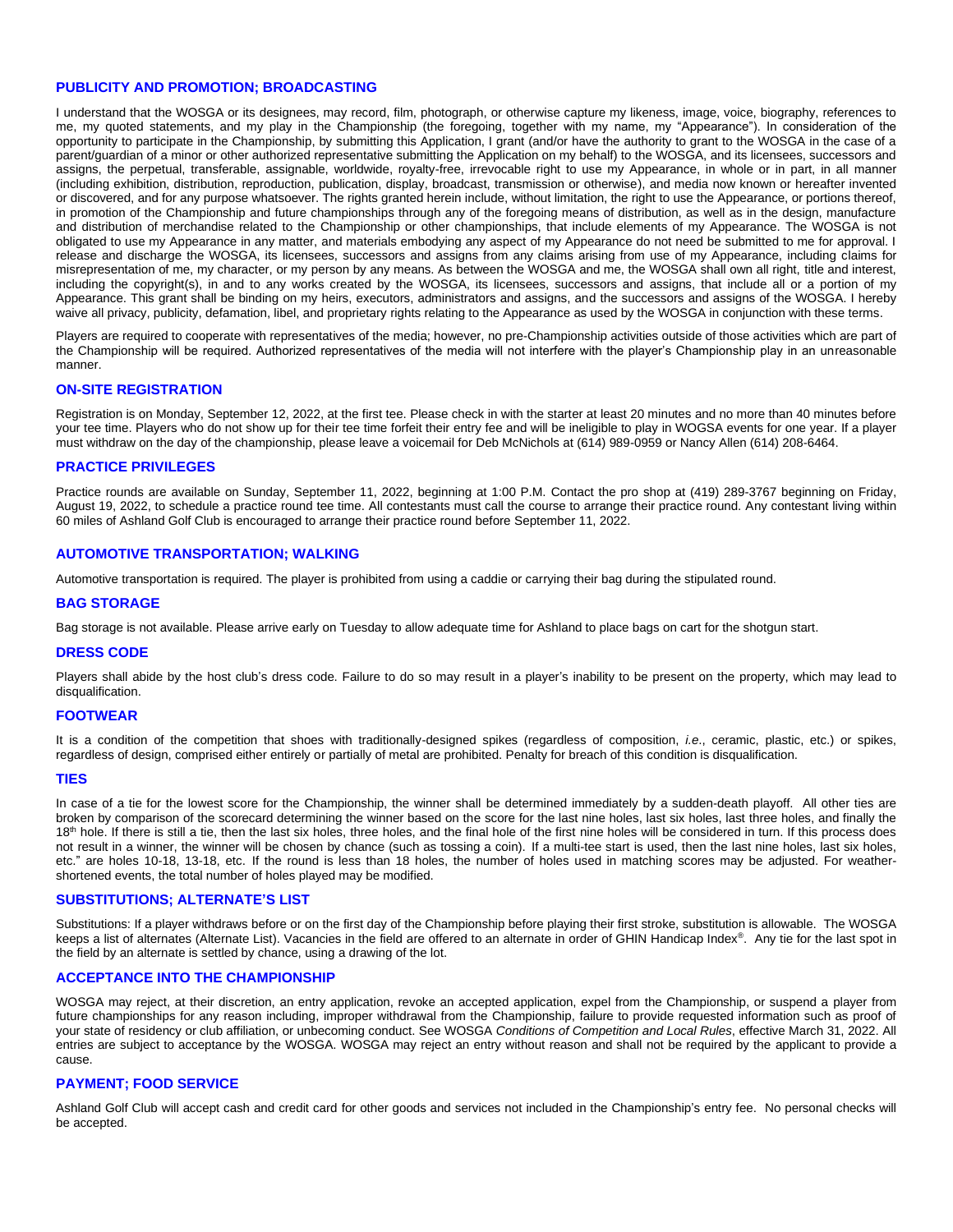## **CHAMPIONSHIP CONTACTS**

For questions about the championship, contact Debra J. McNichols at (614) 989-0959 or ddesanto@desanto-mcnichols.com or Nancy Battista-Allen at (614) 208-6464 or nbattistaa@aol.com. The Women's Ohio State Senior Amateur is hosted by the Women's Ohio State Golf Association. Visit our webpage www.wosga.org.

#### **NOTICE REGARDING COVID**

WOSGA is undertaking all possible measures to limit the exposure of players to COVID-19. Each player is responsible for understanding and complying with any travel restrictions and quarantine requirements and recommendations before registering for a specific championship and at the time of the competition. Please familiarize yourself with the requirements and guidelines for any county you may be traveling to or from.

Site Protocols Due to the COVID-19 Pandemic:

The WOSGA may implement one or more of the following protocols at a Championship to safely conduct the event for all players and volunteers.

- Limited or no practice rounds due to local/state regulations or host facility regulations.
- Temperature check and/or screening questions upon arrival at the host club.
- Social distancing may be required.
- A specified arrival time and/or limited use of the practice facility before starting your round and after play.
- Single carts requests may require additional costs incurred by the player not included in the entry fee.
- Spectators may be prohibited or limited.
- Bottled water and Food & Beverage may not be available.
- Limited or no access to clubhouse or locker room.
- Electronic distribution of paperwork such as local rules, notice to players, etc.
- Not providing hole location sheets.
- Verbal confirmation of scores; not requiring scorecards to be signed.
- Requesting players to use rules apps or document rulings during play.
- A local rule for disturbed areas in bunkers where the use of bunker rakes may be prohibited.
- Require the flagstick to remain in the hole or prohibit players' touching the flagstick.
- Modifications to the hole such as a PVC insert or pool noodle.
- Follow all rules and regulations of the Host Club.

Players, caddies, and spectators attending may be required to wear a mask in public areas, at registration, at the starting tee, in the scoring area, and any other areas dictated by the WOSGA. Players, caddies, and spectators may also be required to sign a waiver as dictated by the WOSGA.

Failure to adhere to guidelines published by the WOSGA conducting the Championship may result in the withdrawal of the players' entry and removal from the course. Withdrawal fees or loss of entry fee will apply, dependent on the situation.

All players accepted into the field will be required to follow all mitigation measures implemented by WOSGA concerning COVID-19. These requirements are a Condition of Competition for all players. In particular, players and others attending a WOSGA championship may be required to follow on-site protocols established by the WOSGA and comply with limitations set by the WOSGA on allowing guests at the tournament.